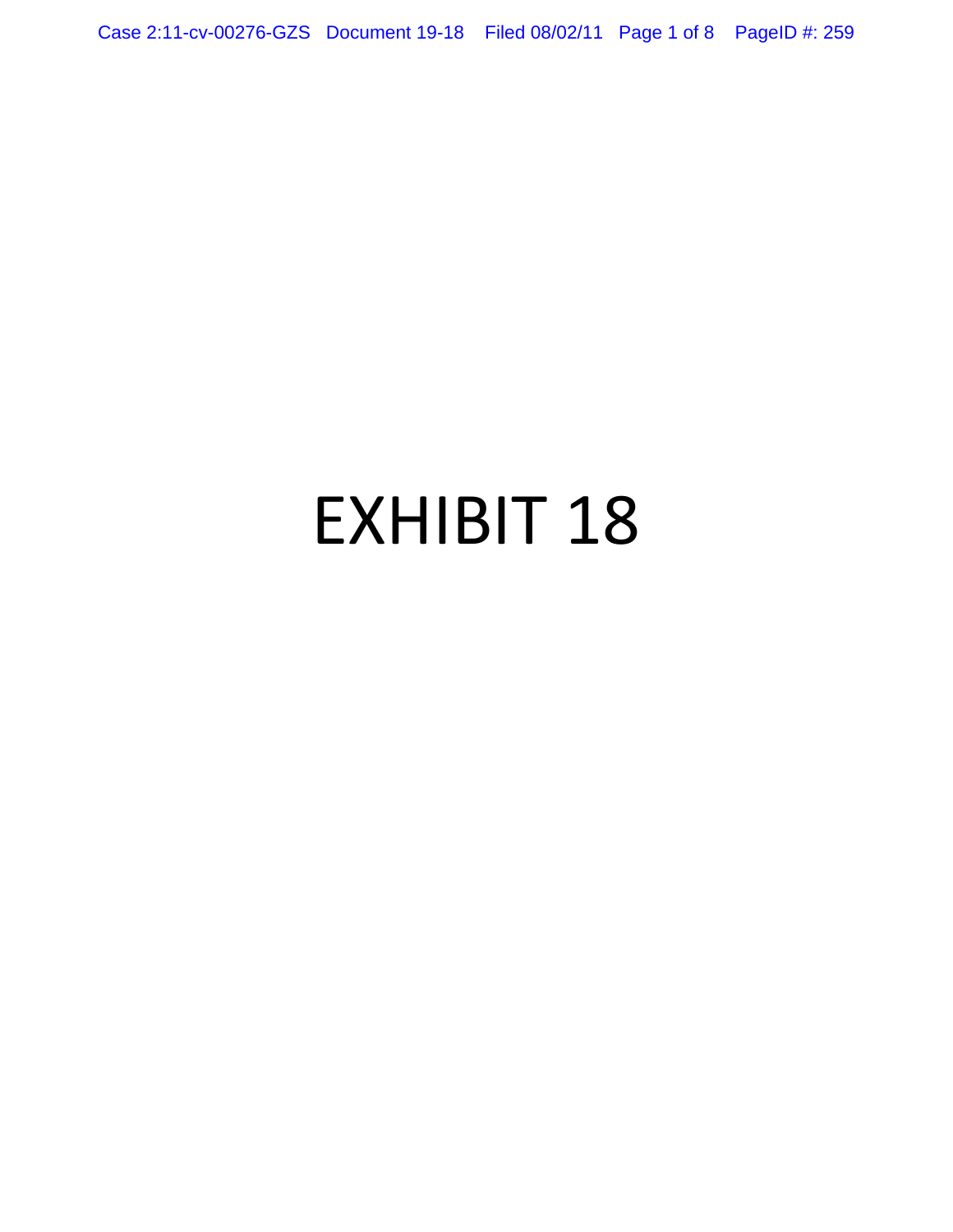— MILLER HYDRO GROUP—

148 Middle Street - Portland, Maine 04101 Tel. (207) 772-6190 - Fax (207) 772-6320

**TO:** Jeff Murphy – NMFS, Peter Yarrington – FERC **FROM:** Devin McNeill – Miller Hydro Group **SUBJECT:** Worumbo Spillway Rehabilitation Project Monthly Report: May **DATE:** June 1, 2011 **CC:** Mark Isaacson – Miller Hydro Group

#### **Contents**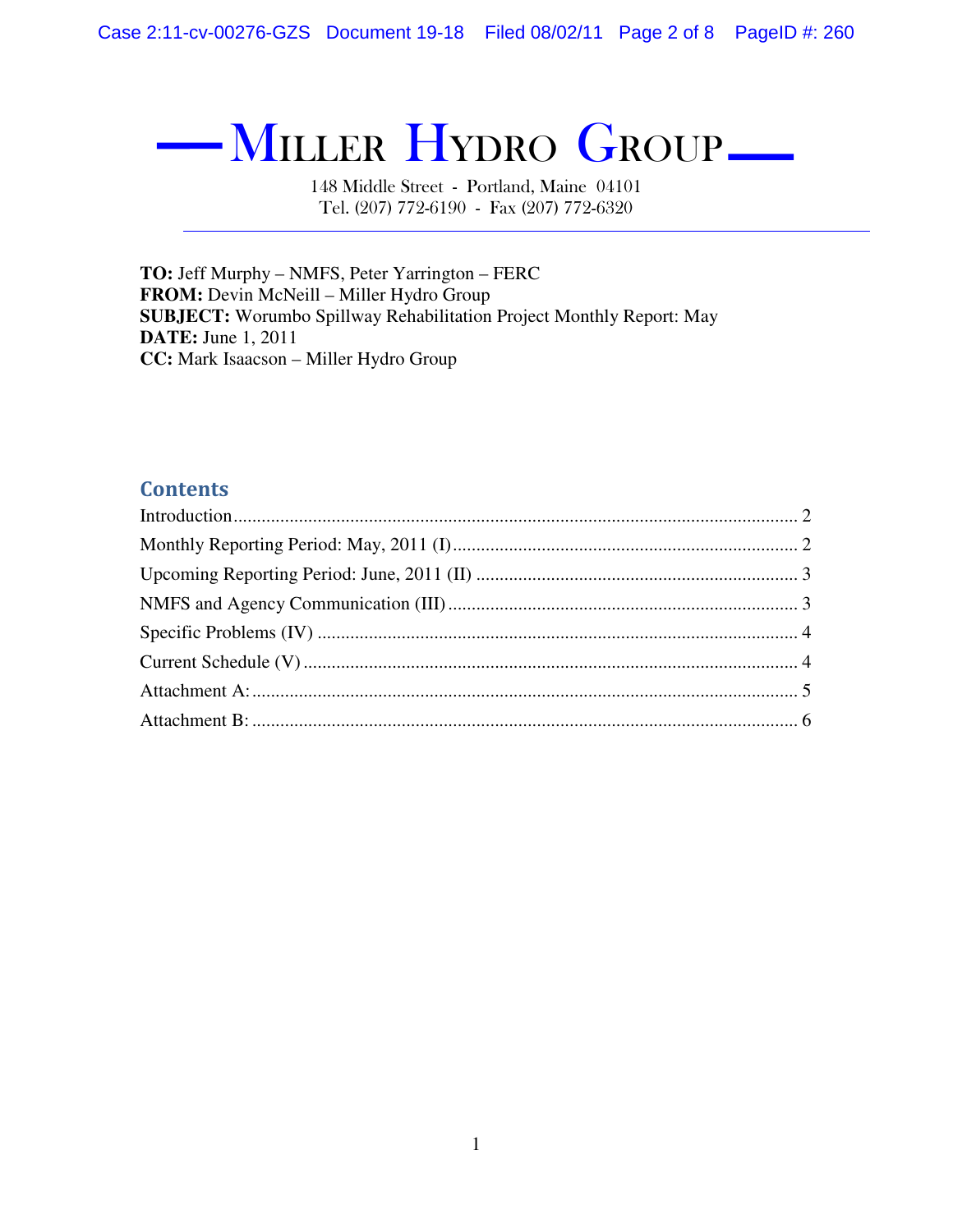#### Introduction

In a 5/4 letter to National Marine Fisheries Service (NMFS), the Federal Energy Regulatory Commission (FERC) requested the use of an emergency consultation to protect salmon during the construction project. As part of the emergency consultation, Miller Hydro Group (MHG) has agreed to file monthly reports detailing the following:

- I. Monthly Reporting Period
	- a. Summary of work related to the dam safety repair during the monthly reporting period
	- b. Measures taken to protect salmon during the work
- II. Work Scheduled to Occur Next Month
	- a. Summary of work scheduled to occur in the next month
	- b. Measures taken to protect salmon during work
- III. Summary of communications with NMFS and any other agencies.
- IV. Description of any specific problems encountered.
- V. A current schedule for:
	- a. Completion of dam safety work
	- b. Filing of Draft Biological Assessment with the Commission
	- c. Any other relevant milestones

## Monthly Reporting Period: May, 2011 (I)

Work related to the Worumbo Spillway Rehabilitation Project during the month of May has primarily been in preparation for construction. The majority of the work took place away from the project site.

MHG, working with engineers HDR|DTA (HDR), finalized and released the project's bid documents to contractors on 5/10. A bidder's meeting was held at Worumbo on 5/16. During the meeting contractors discussed questions they had regarding the project and were offered the opportunity to visit the project site. Proposals for the project were received 5/24. Only one contractor indicated an ability to complete the project by the end of November. NMFS has confirmed that this is a minor change and is acceptable.

Proposals also questioned the feasibility of the grouting standards required in the bid. Alternative measures that would achieve the necessary anchoring tension, but would fail to protect against water infiltration, were discussed on a 5/25 conference call with FERC. The following day, FERC informed MHG that anchors may not be required at all. HDR is now recalculating factors of safety for the dam based on the revised assumptions provided by FERC. It is likely that these calculations will show that the previously proposed post-tension anchors are no longer required, but that the inclusion of dowel anchors would a prudent addition. MHG plans to issue a rebid with the final modifications Friday June  $7<sup>th</sup>$ .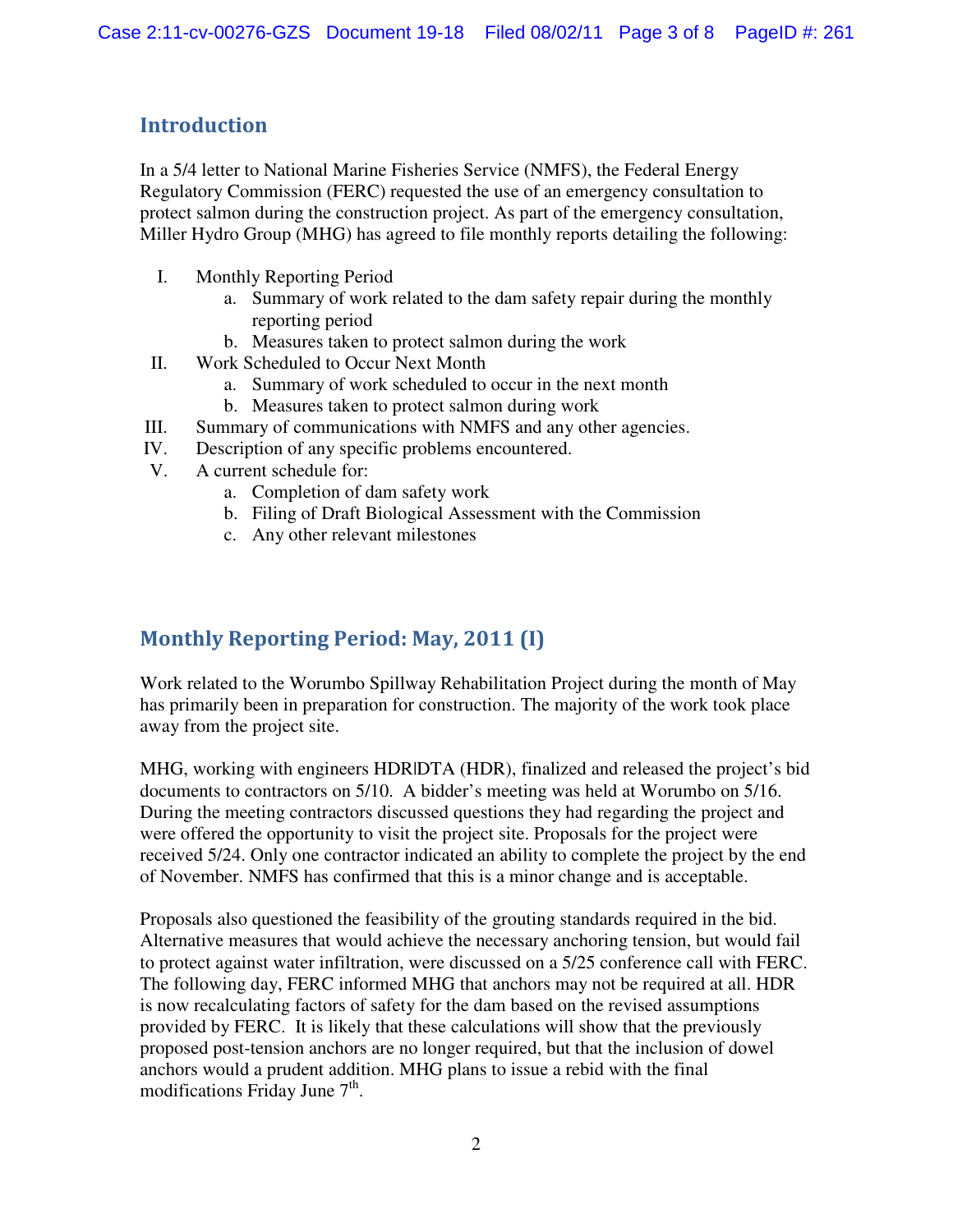MHG provided FERC (addressed to Bill Atlas) with a comprehensive bid package for review 60 days prior to planned construction start date. The documents included were the final plan, specs, SDR, QCIP, and TCEAP. MHG has proposed expediting FERC's review process in a 5/13 letter sent to Gerry Cross. Our proposal would move the project start date to July  $8<sup>th</sup>$ . Given the tight construction window and the fact that actions in response to Federal Agencies' design modifications have delayed the project provide Miller Hydro with a reasonable basis for the request.

Before each bid was distributed all contractors were provided an introduction to the bid that stressed the necessary diligence required for this project. We explained that Worumbo is located in the habitat of the endangered salmon, and that we expect all parties involved to take the necessary procedures to ensure that their actions will not negatively impact the surrounding wildlife. This message was again stressed in person at the bidder's meeting. MHG is confident that each contractor understands the importance of preserving the Androscoggin River environment throughout the construction process. Contractors are aware of and will follow all state, local, and federal permits and guidelines associated with work at or around the project site.

## Upcoming Reporting Period: June, 2011 (II)

During the month of June MHG will be completing the rebid process. Please see the below dates for the proposed timeline of events:

Friday, June 3<sup>rd</sup>: Re-bids provided to contracts. Wednesday June 8<sup>th</sup>: Re-bid proposal deadline.

Upon receipt of the proposals, we will work diligently to award the contract to the winning bidder and begin preparations for the construction project. Coffer dam design will be provided to FERC for review 30 days prior to construction start date.

As the current schedule stands (Attachment A), no construction will occur on the project site during the month of June. MHG will continue to work with the selected contractor to ensure that all actions taken during throughout the project will be in compliance with permit rules and guidelines, recognizing that the Worumbo project requires special care to preserve the surrounding natural habitat of the endangered salmon and other wildlife.

## NMFS and Agency Communication (III)

In addition to the correspondence detailed above with FERC, MHG also had communications with NMFS, Maine State Game Warden Service, and USFWS, as detailed below: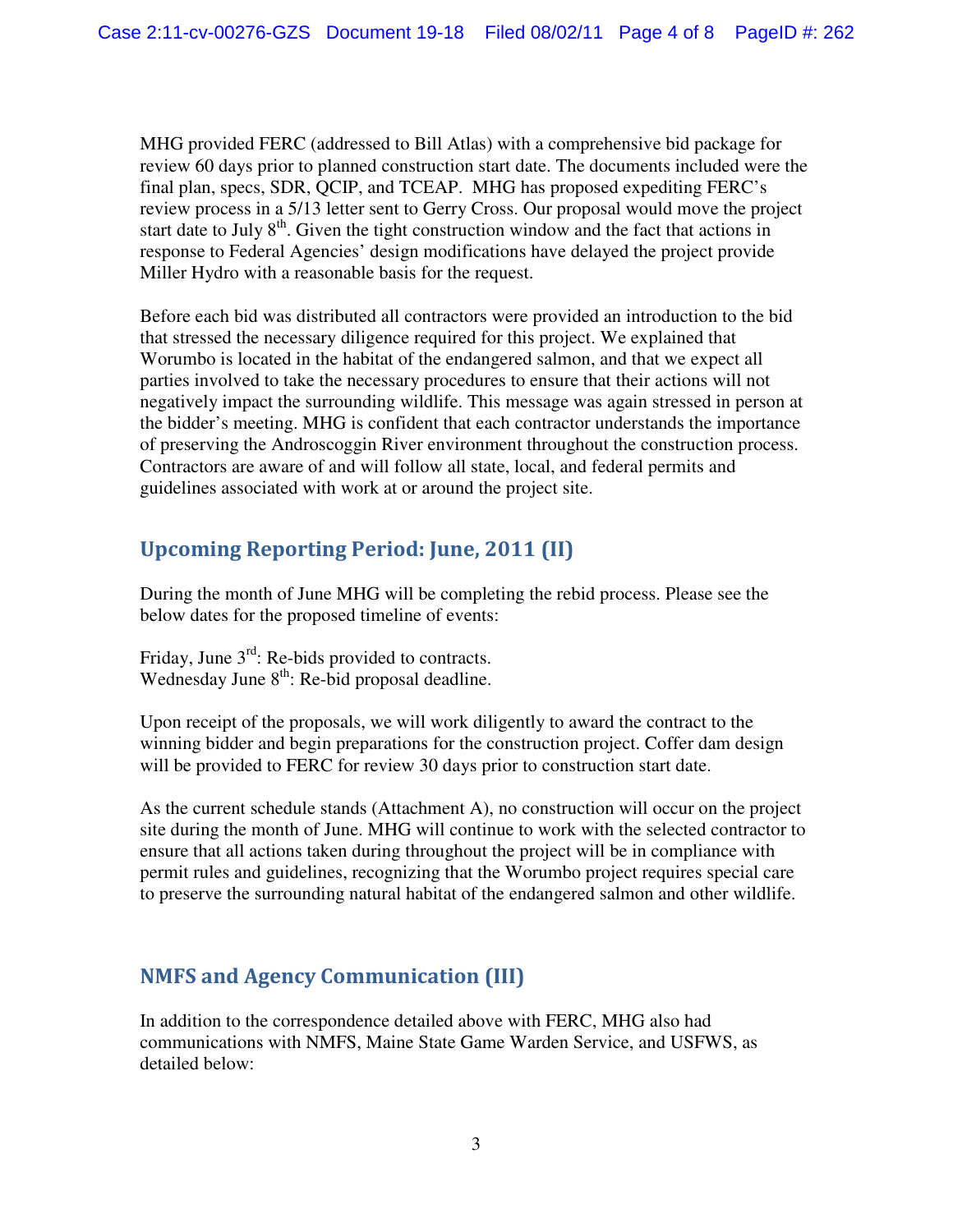-Don Dow of NMFS sent a memo dated 5/19 to Chris MacDonald of HDR that provided comments relating to the drawings submitted 5/3 to NMFS. Please see Attachment B for HDR and MHG's response to the comments. The installation of an eel passage was proposed. MHG has just received a conceptual eel passage design from HDR and is reviewing this design.

-On 5/24 Ben Rizzo from USFWS conducted the annual site inspection.

-Miller Hydro was contacted by the Maine State Game Warden Service requesting access to the site for enforcement purposes. The Maine Warden is hoping to catch a person who is fishing illegally downstream. MHG has provided the access to the site and use of Worumbo's video cameras.

## Specific Problems (IV)

As discussed above, we anticipate the schedule to be tight. MHG hopes that the revised anchor design will make it easier for the contractor to meet the schedule.

## Current Schedule (V)

Please see Attachment A for the proposed schedule of relevant milestones for the Worumbo Spillway Rehabilitation Project.

MHG looks to co-ordinate with the relevant agencies at their earliest convenience to establish a schedule for the completion of the Biological Assessment.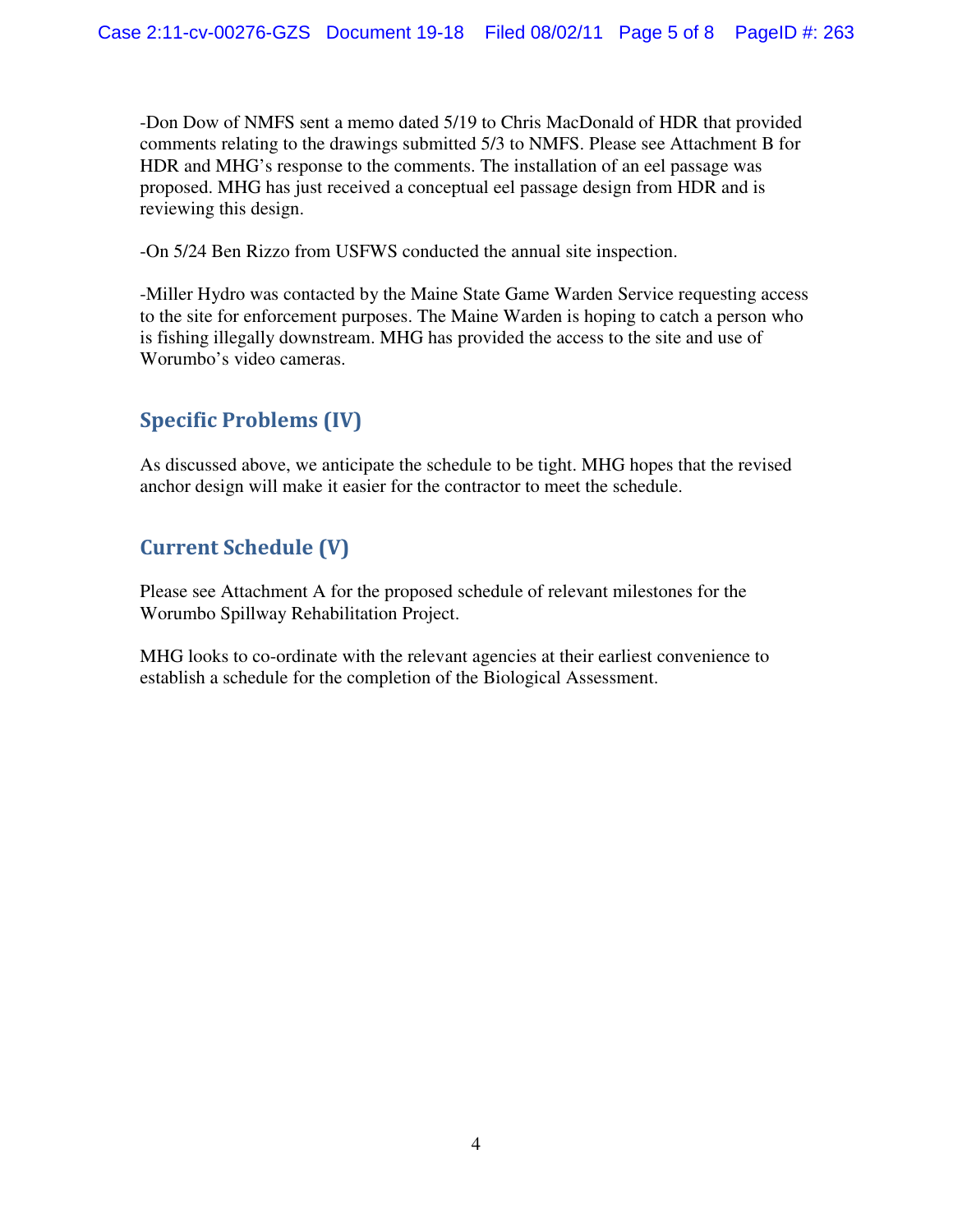## Attachment A:

#### **Worumbo Spillway Rehabilitation Project Schedule**

**July 15, 2011**: Cofferdam construction begins. The contractor is expected to mobilize prior to July 15 in order to have the resources in place to begin cofferdam construction on this date, and to begin construction of the dam as soon as possible thereafter. [July 8, if accelerated review is granted by FERC, but delay days will only begin on July 15]

**October 1, 2011**: Mass concrete placement has been completed, and all mass concrete has attained a minimum compressive strength of 2,000psi. Note that use of accelerating admixtures and/or higher water/cement ratios to attain strength early will not be allowed with mass concrete due to heat of hydration concerns. 31 separate placements are anticipated for the mass concrete.

**October 15, 2011**: Obermeyer bondout concrete has been poured and attained the specified 28-day compressive strength of 3,000 psi. The contractor may propose mixes for the bondouts that will attain 3,000 psi in a shorter time frame, provided evidence is presented by the contractor that the mix will achieve the desired strength in the desired time frame, and extra field cylinders are taken and tested verifying that the desired strength is reached on or before October 15. Site is available to crest control contractor for placement of Obermeyer system.

**November 1, 2011 – November 15, 2011:** Construction of the dam is complete, including installation of the Obermeyer system, and cofferdam removal/rewatering may commence.

**November 15, 2011 – November 30, 2011**: Cofferdam removal will commence upon Owner's Notice to Proceed. Owner will provide notice at least one week in advance of the actual date. Two weeks are allowed for removal of cofferdams. One additional week is allowed for demobilization and clean-up of project works not in the river.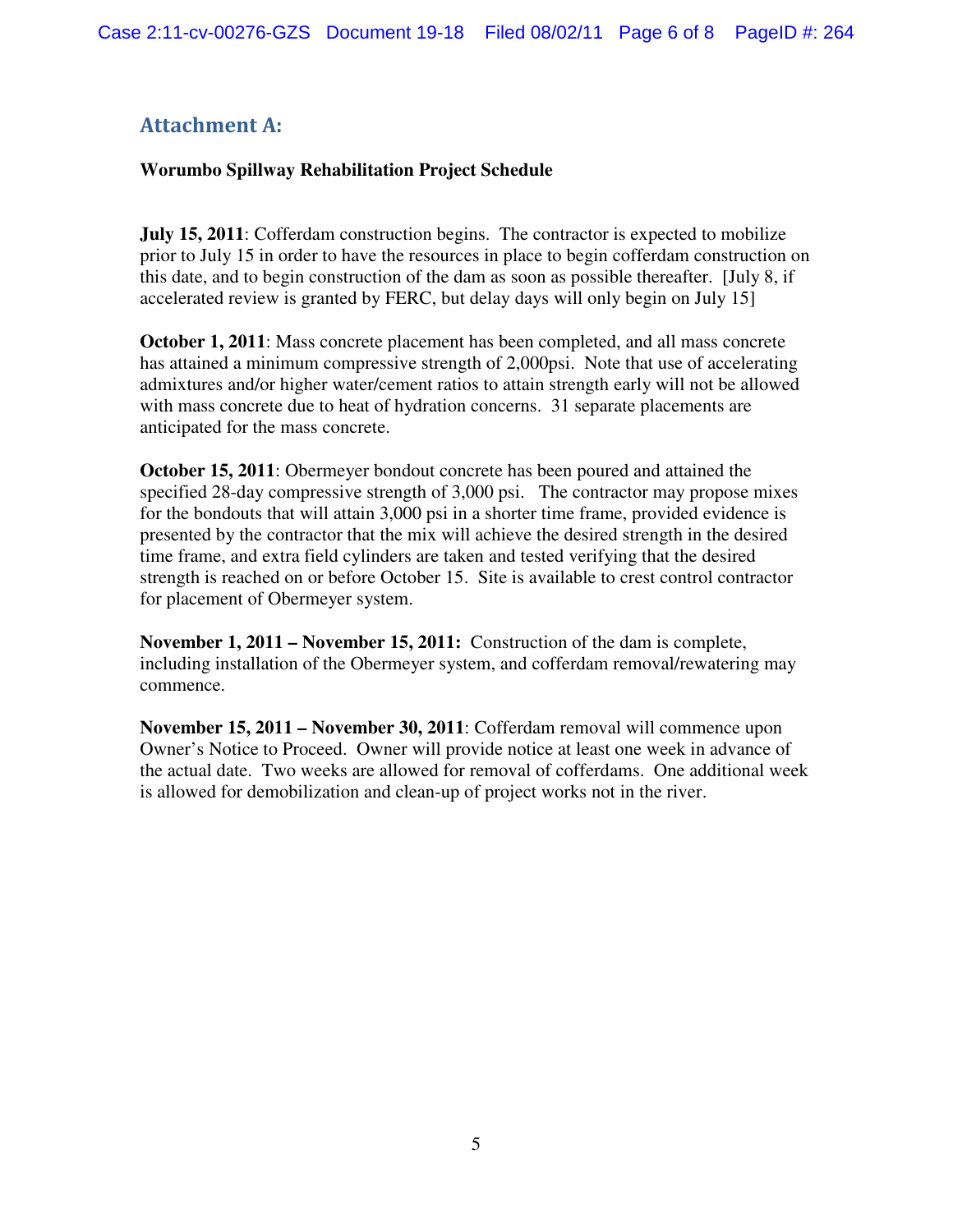## Attachment B:

#### **RE: Worumbo Timber Crib Dam Replacement (NMFS)**

In response to the May 19, 2011 memo provided by Don Dow, PE, we offer the following responses presented in CAPS:

1. Continuous downstream bypass flows must be provided during construction.

MILLER HYDRO GROUP PLANS TO MAINTAIN CONTINUOUS BY-PASS FLOW AS NORMAL.

2. Upstream migration of adult Atlantic salmon must not be impeded at anytime and the upstream fishway must operate uninterrupted by construction.

UPSTREAM AND DOWNSTREAM FISH PASSAGE FACILITIES WILL OPERATE NORMALLY.

3. Our understanding of the construction dates are July 1, 2011 to November 1, 2011. Please inform us if there are any changes to the schedule.

CONSTRUCTION DATES HAVE SLIPPED BY TWO WEEKS AS A RESULT OF DESIGN MODIFICATIONS PREVIOUSLY REQUESTED BY NMFS. START OF CONSTRUCTION WILL BE JULY 15, UNLESS FERC PROVIDES FOR EXPEDITED REVIEW IN WHICH CASE START OF CONSTRUCTION WILL BE JULY 8. COMPLETION OF WORK IN THE RIVER IS EXPECTED BY NOVEMBER 15.

4. Nappe projections over the Obermeyer system should fall on the downward slope of the ogee crest under all spill conditions.

#### REVISED DESIGNS MEET THIS CRITERION.

5. The design should ensure that an adequate plunge pool (3ft or 25% of fall, whichever is greater) or transition is provided at the bottom of the spillway to prevent downstream migrating smolts from becoming injured on the ledge outcropping. The design should also ensure that there is a means of egress from the concentrated flow section as well as the remainder of the dam over the ledge.

#### REVISED DESIGN INTENT IS TO MEET THIS CRITERION. CONDITIONS WILL BE ASSESSED IN THE FIELD, AND ADDITIONAL EXCAVATION WILL BE PERFORMED AS REQUIRED.

6. Eel Passage – although we have not discussed eel passage, this may be an opportune time to provide upstream permanent eel passage in the three abutments at a minimal cost to the owner and we wish you to consider this at this time.